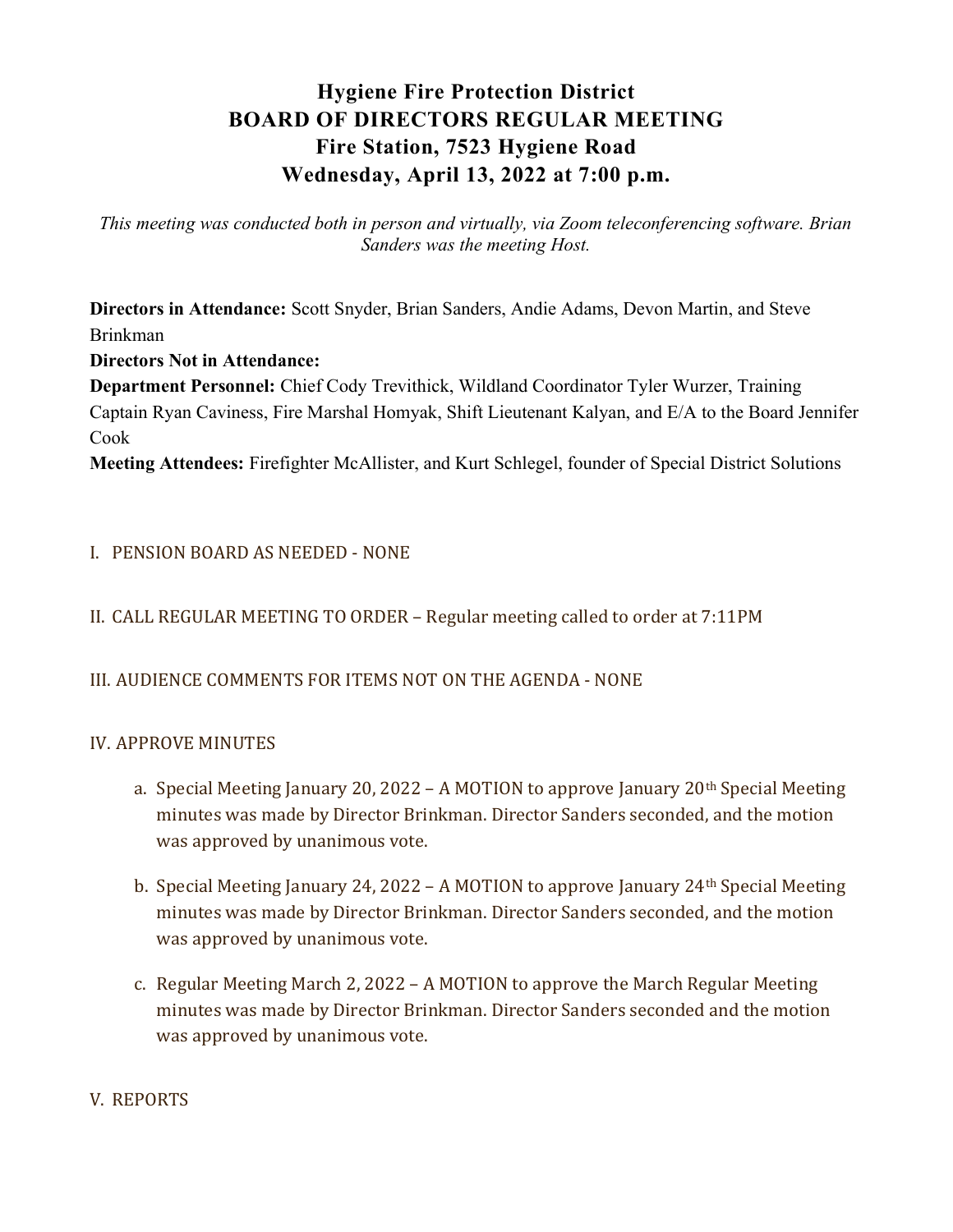#### a. Treasurer's Report

- i. Budget to Actual was reviewed. Nothing unusual or of concern.
- ii. Wildland Deployment spreadsheet was reviewed. Wildland Coordinator Wurzer reported on equipment and apparatus that was lost or damaged on recent fires.
- iii. We received a quote from SIPA (State of Colorado) for phone service options
- iv. Starting to collect information in support of the audit, with a goal to submit by July 1<sup>st</sup>.
- v. The old Type 6 was listed for sale. There was immediate, overwhelming interest so the posting was temporarily suspended to reassess the value.
- b. Secretary's report
	- i. Post Office Deed No update.
	- ii. Steak Dinner/Family Picnic Scheduled for June 18th, location TBD

## c. Friends of Hygiene

- i. \$350 grant was deposited into the Friends of Hygiene account.
- d. Hygiene/Lyons Report No update. HFPD will support Lyons' bid for a mill levy increase.
- e. Chief's Report
	- i. Call Activity of Note There were 22 calls in March, including seven wildfires, 2 car fires, and a mutual aid call for a structure fire in Allenspark. Lingering difficulties with the CAD system are still limiting communications.
	- ii. Shift Coverage Good coverage overall, especially with so many people in Academy. Average of 3-4 people on shift. Still struggling to fill Shift Lieutenant spots, but more people are coming up through the ranks.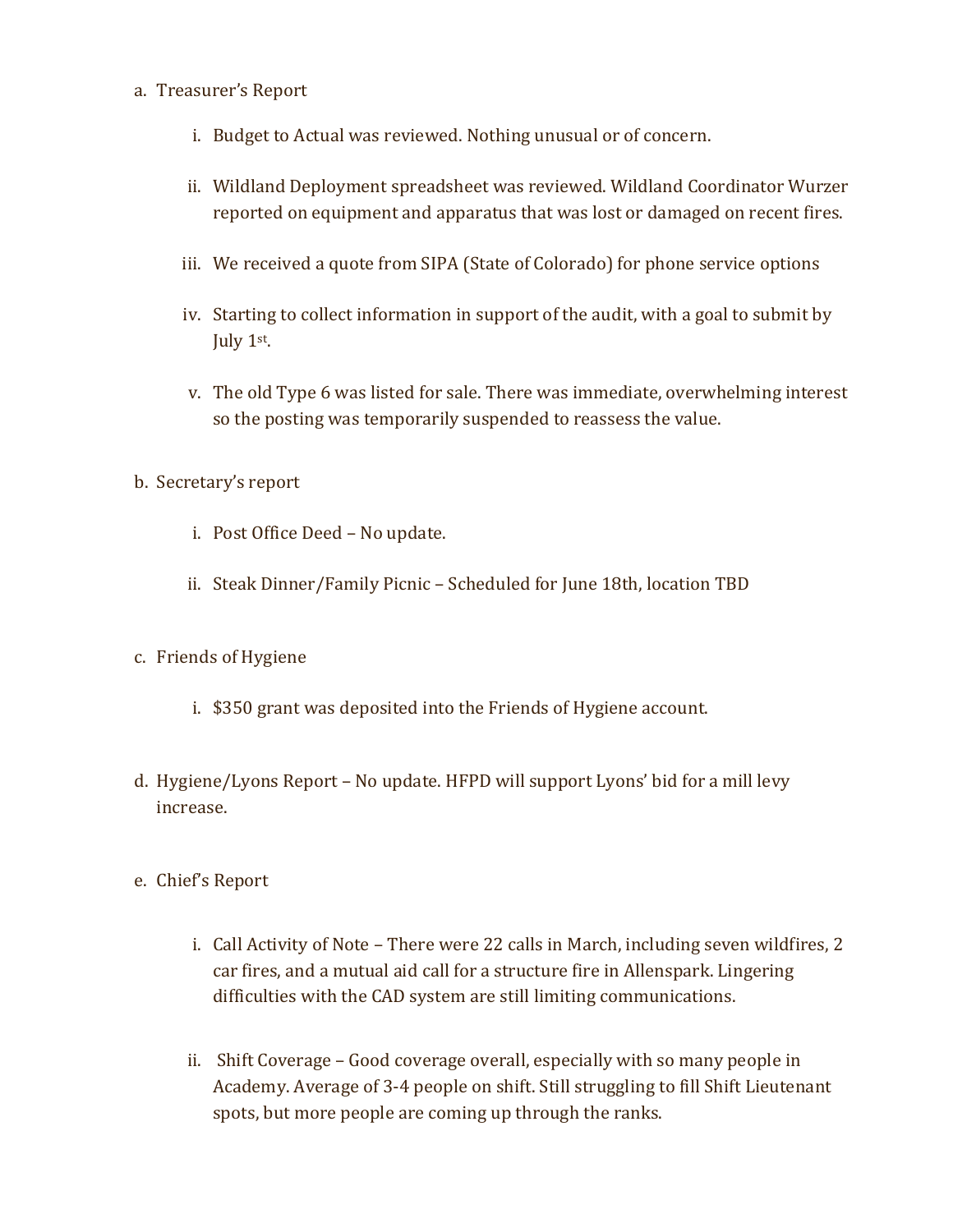- iii. Grant Update No update, but Hygiene scored high, so funds for the HFPD will be prioritized over other participating Districts if the grant is approved.
	- 1. Wildland Coordinator Wurzer secured a grant for \$350.
- iv. Other Issues & Opportunities
	- 1. Chief Trevithick got 25 free SIM cards from T-Mobile. Each card provides 10 years of free phone service. An SOP will be written to outline card qualifications.
	- 2. We are working on getting credit cards for deployments.
	- 3. Boulder County Fire Academy is graduating on Monday, and a lot of Hygiene members are in the graduating class. Chief Trevithick will send out details.

## VI.OLD BUSINESS

- a. Discuss Bringing on a Special District Management Service Kurt Schlegel introduced himself, his company, and what they offer. Director Snyder invited him to present how his firm can help with elections, required filings, and meet legal obligations.
	- i. Lyons Gaddis provides some information on due dates and filings. Director Snyder will contact them to see where a firm like Special District Management Service could add value.

## VII.NEW BUSINESS

- a. Fill Vacant Board Positions, swear in Director Martin and maybe one other
	- i. Director Adams took the Oath of Office.
- b. Request for Exclusion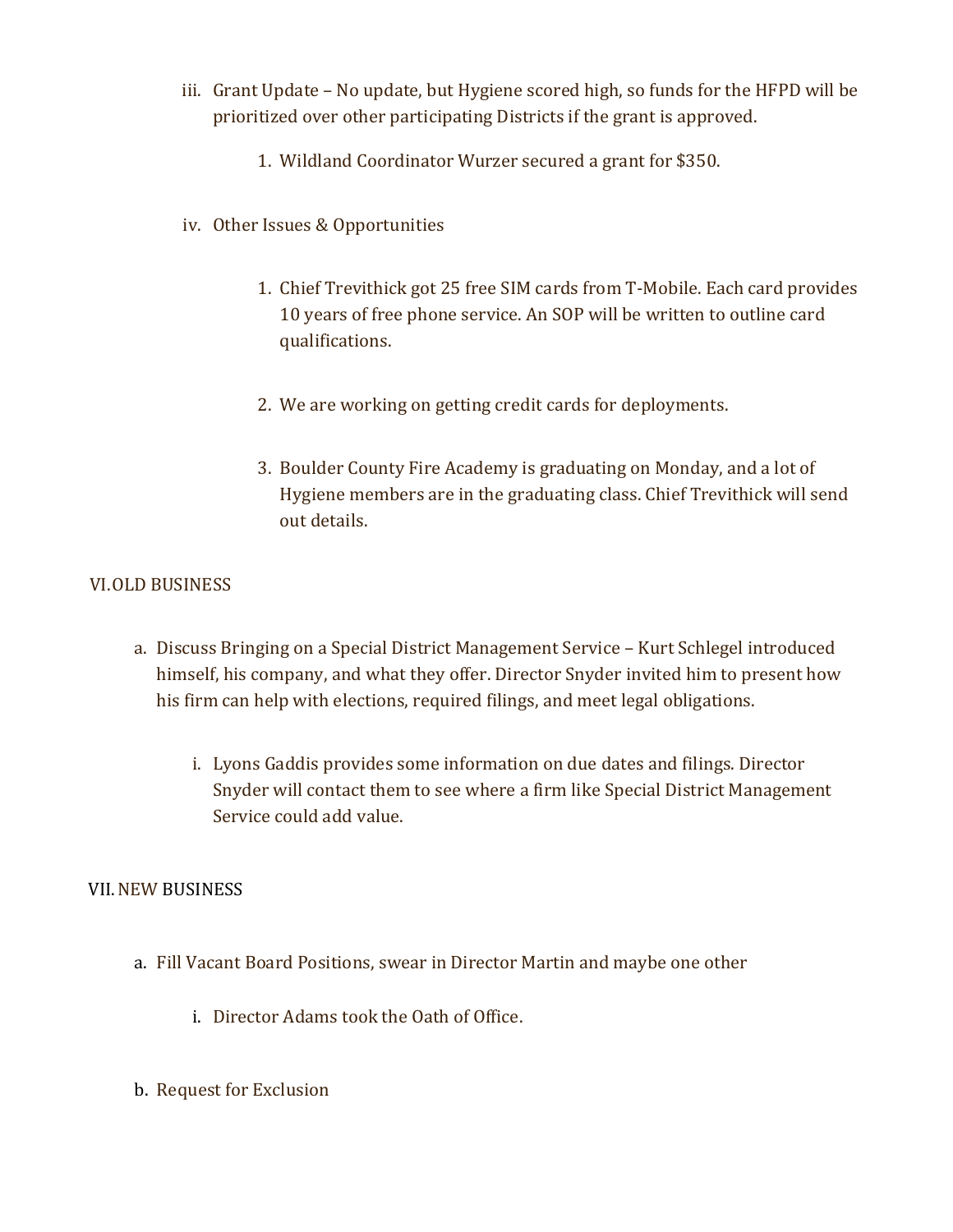- i. A MOTION to require a \$1,500 deposit before our attorney will process exclusions was made by Director Brinkman. Director Sanders seconded and the motion was approved by unanimous vote. Any unused funds will be returned.
- c. There was discussion of looking into grants to fund a sewer system for the town of Hygiene. Property space is constrained to allow for septic systems, and we wouldn't need to rent living quarters for Firefighters if the Station could be expanded. Chief Trevithick will contact Boulder County to ask about grant funding for sewer systems.

## VIII. AGENDA NEXT MONTH

- a. Work Session Discuss options to secure more permanent housing solutions for Firefighters.
- b. Regular Meeting No discussion
- IX.ADJOURNMENT A MOTION to adjourn the meeting was made by Director Brinkman. Director Martin seconded and the meeting concluded at 8:43 PM.

## Future Work Items

- 1. Special District Management Service: April 13
- 2. BOD101 & Review Pay/FLSA Program with Attorney: May 11
- 3. Elect Officers in May: May 11
- 4. Meet with Mountain View FPD
- 5. Continue to Meet with Lyons FPD
- 6. Plan for Land Acquisitions

## Motion/Resolution Summary:

- MOTIONto approve January 20<sup>th</sup> Special Meeting minutes
- MOTION to approve January 24<sup>th</sup> Special Meeting minutes